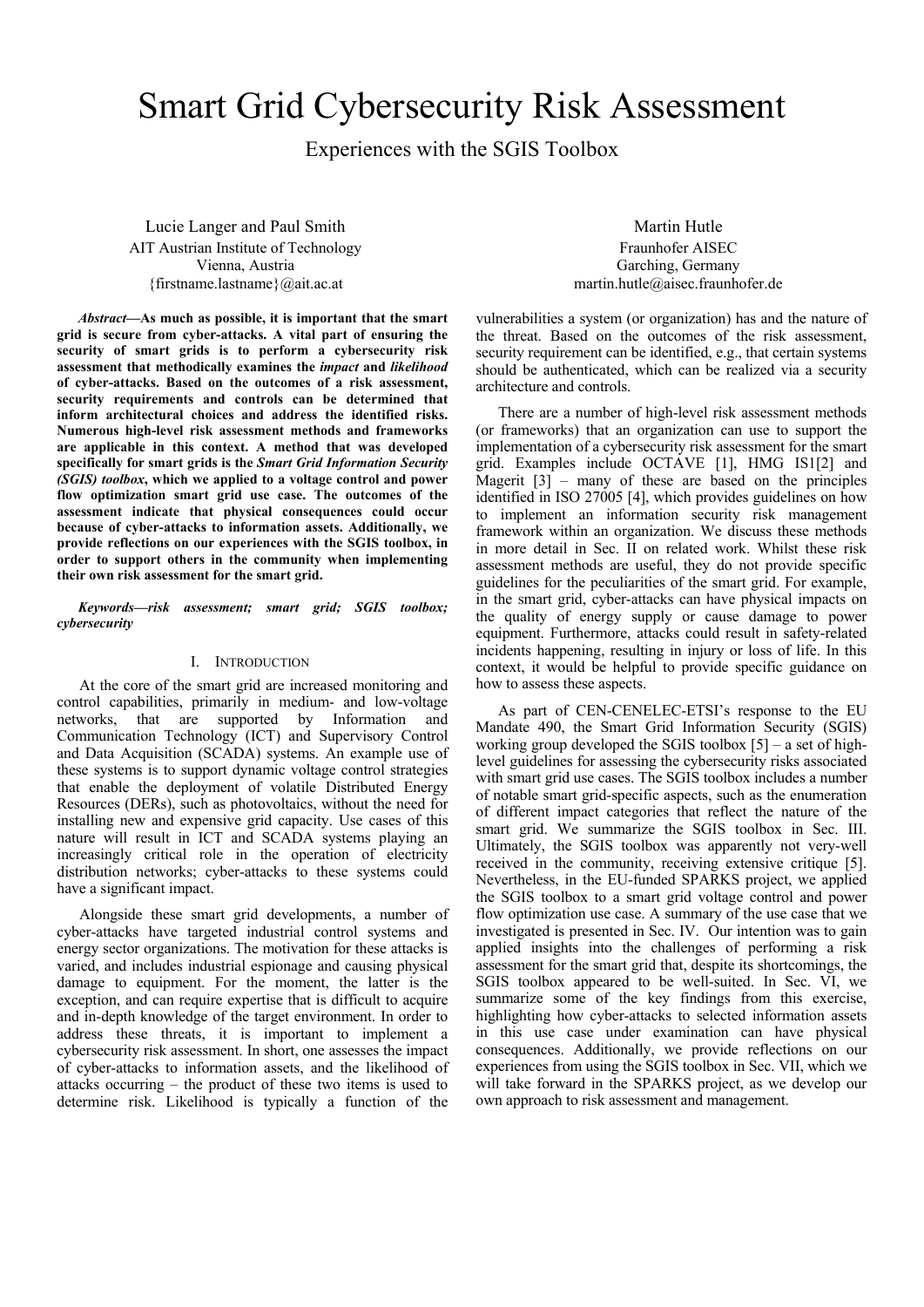| Table 1: Relevant Methodologies and Frameworks for Risk Assessment |  |
|--------------------------------------------------------------------|--|
|--------------------------------------------------------------------|--|

|                        | Name                                           | <b>Short Description</b>                                                                                                                                                                                                                                                                | <b>Applicability to Smart</b><br>Grids                                                                                                                                                                                              |
|------------------------|------------------------------------------------|-----------------------------------------------------------------------------------------------------------------------------------------------------------------------------------------------------------------------------------------------------------------------------------------|-------------------------------------------------------------------------------------------------------------------------------------------------------------------------------------------------------------------------------------|
|                        | <b>ISO/IEC</b><br>31000                        | Framework for general risk<br>management                                                                                                                                                                                                                                                | A good starting point to<br>set up a risk<br>management process<br>with all relevant<br>subcategories                                                                                                                               |
|                        | <b>ISA/IEC</b><br>62443                        | Framework for the security of<br>industrial automation and<br>control systems, including<br>Industrial Automation and<br>Control System (IACS)<br>cyber-security aspects and<br><b>Cyber Security Management</b><br>System (CSMS) for risks                                             | Describes how to handle<br>risks in the context of<br>IACS, which include<br>smart grids                                                                                                                                            |
| Frameworks             | COSO Risk<br>Assessment                        | Committee of Sponsoring<br>Organizations of the<br>Treadway Commission<br>(COSO) issued description of<br>the basics of risk assessment<br>and methodologies used in<br>Enterprise Risk Management<br>(ERM)                                                                             | The basic aspects and<br>described methodologies<br>are applicable to smart<br>grids                                                                                                                                                |
|                        | <b>IRGC</b><br>Framework                       | A comprehensive approach<br>towards understanding,<br>analysing, and managing<br>important risk issues                                                                                                                                                                                  | A modified version of<br>this framework<br>considers identifying<br>and managing ICT-<br>related risks faced by<br>EU critical energy<br>infrastructures                                                                            |
| Quantitative Methods   | <b>VIKING</b><br>Impact<br>Analysis            | A part of the VIKING project<br>concerned with the impact of<br>attacks on communication<br>signals to and from Remote<br>Terminal Units (RTUs) in the<br>power grid                                                                                                                    | A quantitative<br>mathematical method<br>for analysing the impact<br>of adverse events in the<br>area of SCADA/EMS<br>systems at the<br>transmission level.<br>Some of the tools<br>developed could be<br>applied to the smart grid |
| hods                   | <b>OCTAVE</b>                                  | Focuses on activities, threats<br>and vulnerabilities, using an<br>expected value matrix<br>(incorporating subjective)<br>impact and probability<br>estimates) to determine the<br>expected value of a risk                                                                             | An asset-driven risk<br>assessment method that<br>highlights the<br>importance of self-<br>assessment. It has a<br>broad interpretation of<br>what constitutes an<br>asset, which could be<br>interesting for smart grid            |
| <b>Qualitative Met</b> | SGIS<br>Toolbox                                | Defines and analyses use<br>cases to determine risk impact<br>levels for each information<br>asset, identifying supporting<br>components and running an<br>inherent risk analysis to<br>appropriately select standards<br>to protect every information<br>asset based on security level | This method is<br>dedicated to the area of<br>smart grid security, we<br>describe it further in<br>Sec. III                                                                                                                         |
| <b>Support Tools</b>   | Good<br>Practices<br>Guide on<br><b>NNCEIP</b> | Good practices in ICT risk<br>management frameworks to<br>address cyber-related terrorist<br>risks to Non-Nuclear Critical<br>Energy Infrastructure<br>Protection (NNCEIP)                                                                                                              | Overviews different risk<br>management<br>frameworks and<br>proposes risk<br>management approaches<br>for energy infrastructure                                                                                                     |

#### II. RELATED WORK

In this section, we present a brief summary of a number of risk assessment methods and frameworks, highlighting their

applicability to the smart grid. In general, current risk assessment frameworks are mostly focused either on conventional ICT systems, or on traditional power grids, and little consideration has been given to smart grids and their idiosyncrasies. Table 1 provides a summary of the most closely related overarching risk assessment methods and frameworks that we have identified, and provides a brief analysis of their applicability to the smart grid.

The European Network and Information Security Agency (ENISA) maintains a repository of risk assessment standards, methods and tools [6]. The Guidelines for Smart Grid Cyber Security developed by National Institute of Standards and Technology (NIST) (NIST-IR 7628 [7]) provide a set of highlevel recommendations applicable to the proposed smart grid architecture for the United States of America. This document and ISO 27002 have been the basis for a report on smart grid security by ENISA [8]. It provides a set of specific security measures for smart grid service providers, aimed at establishing a minimum level of cybersecurity. The importance of performing a comprehensive risk assessment before selecting appropriate measures is pointed out, but no specific methodology is recommended.

#### III. THE SGIS TOOLBOX

The Smart Grid Information Security (SGIS) toolbox [5] was issued by the standardisation bodies CEN, CENELEC and ETSI to address cybersecurity and risk assessment in smart grids in response to the M/490 Smart Grid Mandate by the European Commission. As such (and because there are few other risk assessment methods that apparently target the specific needs of the smart grid), the SGIS toolbox has the potential in the smart grid sector to be a primary choice for stakeholders to use for a risk assessment. Despite numerous criticisms that have levelled at the SGIS toolbox [5], upon initial inspection, the approach advocated in the toolbox has a number of merits. For example, we suggest that an asset-driven approach to risk assessment is valuable, and the different impact categories that an assessor must consider, e.g., in terms of power loss, reputation, human impact, etc. are important to consider for the smart grid.

The SGIS toolbox estimates the inherent risk for individual information assets. Ultimately, the assessment results in information assets relating to one of five Security Levels (from Low to Highly Critical), which are interpreted in terms of power loss: highly critical assets are those that could lead to a power loss above 10GW when disrupted (i.e., a pan-European incident), while the lowest level applies to assets whose disruption could lead to a power loss under 1MW (i.e., a town or neighbourhood incident). The Security Level for an information asset determines a set of essential security requirements for that asset. To determine the Security Level for an information asset, the SGIS toolbox foresees six steps:

*1) Identify relevant information assets:* Relevant information assets are identified through a comprehensive use case analysis. In addition, the supporting assets that a primary asset relies on must also be identified and considered in the risk assessment as part of a dependency map, as these may have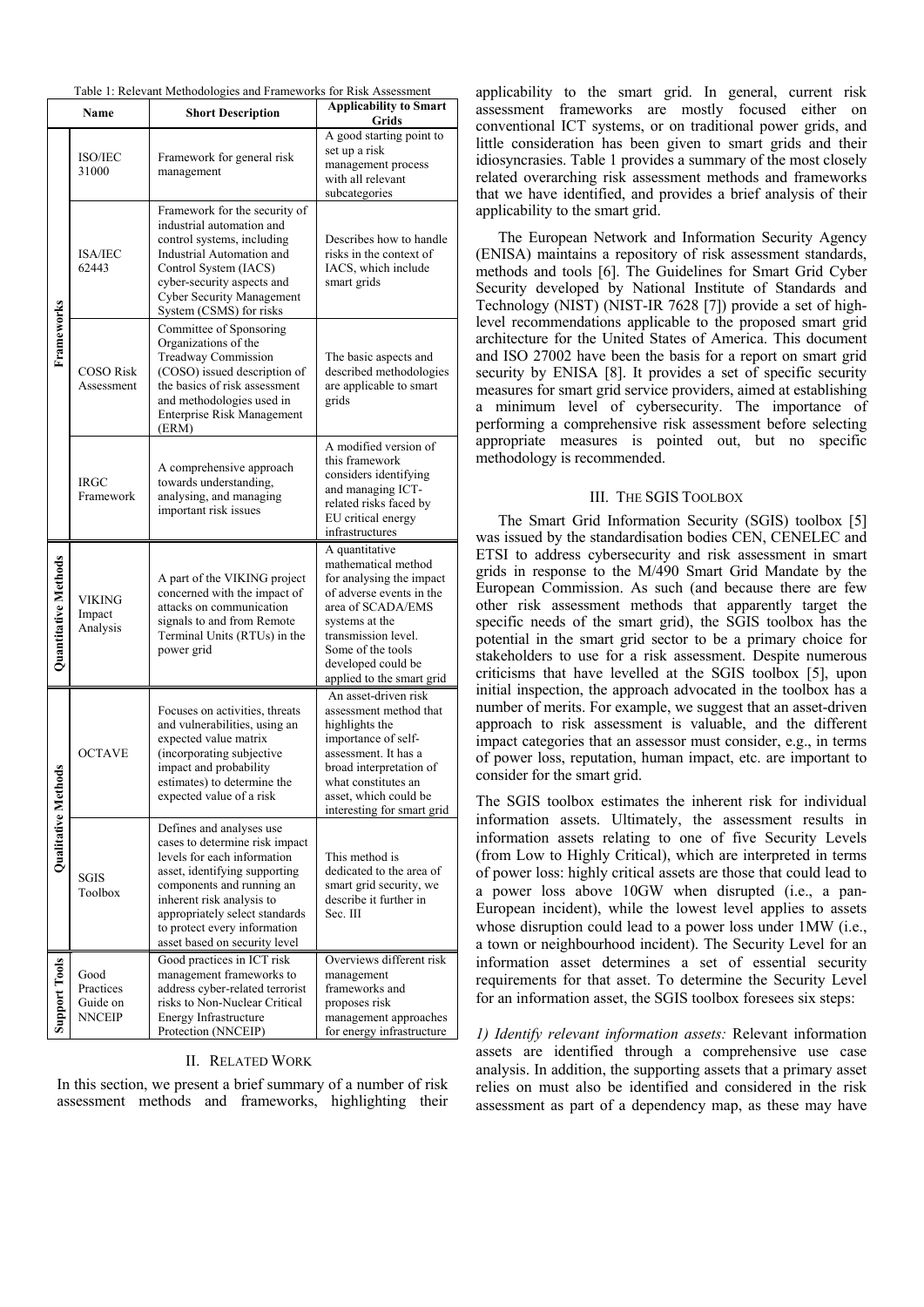vulnerabilities that can be exploited in order to harm the primary asset. In case a particular information asset appears in different use cases, they should either be grouped and considered collectively, or the highest risk impact level for that asset across all use cases may be considered.

*2) Estimate risk impact:* Risk impact is estimated, and expressed in five Risk Impact Levels that use different measurement categories. These are organised into an overall impact table (see Figure 2). To determine the Risk Impact Level for a specific information asset, every category has to be evaluated for different analysis scenarios and for each of the Confidentiality (C), Integrity (I), and Availability (A) properties individually. Eventually, every information asset obtains three Risk Impact Levels (one each for C-I-A); if different levels are assigned per analysis scenario, then the highest level is considered.

*3) Identify supporting components:* Supporting components for the information assets are identified through a dependency map. This step is implemented to understand the potential cascading effects that are associated with an information asset.

*4) Estimate attack likelihood.* The SGIS toolbox does not propose its own toolset for vulnerability and threat analysis. Instead, it suggests the use of the HMG IS1 standard for those purposes [2]. This method is highly focused on possible threats by looking at capabilities and motivation for attackers, thus losing view of vulnerabilities and countermeasures.

*5) Identify Security Level:* The Security Level for every information asset is identified by taking the Risk Impact Level and the likelihood. The Security Level is identified using a risk matrix that identifies criticality levels, depending on the impact and likelihood of an information asset being compromised.

*6) Determine security measures:* Based on the Security Level that has be determined for every information asset, appropriate security measures are selected which represent high-level recommendations based on NISTIR 7628 [7].

Since risk assessment is a continuous process, these steps should be repeated periodically or when the nature of use cases changes.

To implement the SGIS toolbox for our initial risk assessment, we first develop a use case associated with voltage control that is instantiated in the context of a of a small German DSO supplying about 80 GWH of electricity to businesses and approx. 20.000 residents. The description of the use case is presented in Sec. IV. Following on from this, we implement the risk assessment based on the use case by performing an impact assessment that aims to identify the impact of information assets being compromised in terms of the different security objectives (i.e., confidentiality, integrity and availability), and a threat analysis using the HMG IS1

standard. The first item is summarised in Sec. V, while the second item is not detailed in the paper due to space constraints. Based on these assessments, we can then determine a Security Level for the information assets that are defined in the use case.

#### IV. A VOLTAGE CONTROL USE CASE

For our risk assessment using the SGIS Toolbox we elaborated on the Voltage and VAR Control and Power Flow Optimisation (VVO) (WGSP-0200) use case that was defined by the CEN-CENELEC-ETSI Smart Grid Coordination Group on Sustainable Processes [9].

In our study, we consider a grid control function that uses distributed voltage measurements from Distributed Energy Resources (DERs), such as photovoltaic and wind turbines, and Power Equipment (PE) as input to an algorithm that adjusts the settings of an On-Load Tap Changer (OLTC) and DERs, in order to manage voltage levels on a low-voltage distribution line. Without the presence of DERs, the voltage on a line is expected to go down the further away from a substation it is measured, primarily because of loads (see Figure 1). However, in the presence of DERs, which feed-in power on a line in a distributed fashion, voltage levels could also rise. It is these aspects that are intended to be managed by the functionality described in this use case.





In summary, the voltage control algorithm operates as follows: if voltage measurements are found to be above or below specified safety thresholds for a given power line (see Figure 1), the control control algorithm will signal to an OLTC to tap down or up, respectively, to shift the voltage levels within safety limits. If voltage levels remain outside safety thresholds, and the OLTC has reached an extremity of its settings, the algorithm attempts to signal DERs, such as photovoltaics, to adjust the amount of reactive power they consume. By consuming more reactive power, DERs can be used to reduce voltage on a line. A more detailed description of this control strategy has been presented by Stifter et al. [10].

In the context of this use case, a number of information assets can be identified that influence the behaviour of this control strategy and could be exploited as part of a cyberphysical attack, leading to incorrect or sub-optimal commands being sent to power equipment and DERs, for example. A summary of prominent information assets is given below: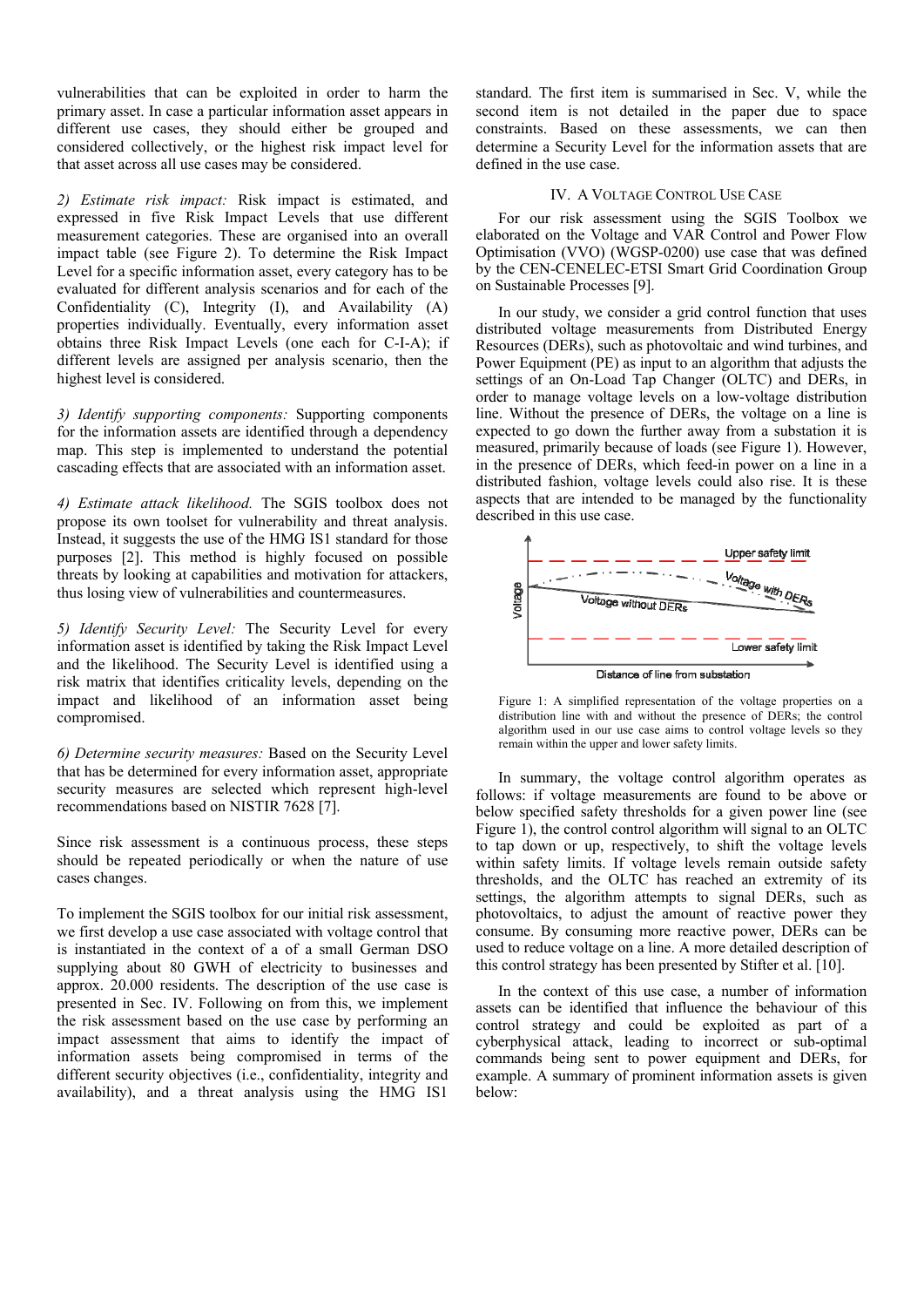*DER reactive power state:* The level at which DERs consume reactive power, which can be used as a voltage control mechanism.

*Distributed voltage measurements:* Voltage measurements that are taken at different points on a distribution line, e.g., by DERs, smart meters and at a substation.

*Current tap setting:* The current setting of a tap that is being controlled. Adjusting this setting shifts the voltage band on a line up or down.

*Set point commands:* The commands that are sent to DERs and an OLTC, for example, to change their state.

Table 2: Protection Mechanisms for the Use Case

| <b>Protection</b><br><b>Mechanisms</b>  | <b>Description</b>                                                                                                                                                                                                                                                                                                                                                                                                                                                                                                                                                                                              |
|-----------------------------------------|-----------------------------------------------------------------------------------------------------------------------------------------------------------------------------------------------------------------------------------------------------------------------------------------------------------------------------------------------------------------------------------------------------------------------------------------------------------------------------------------------------------------------------------------------------------------------------------------------------------------|
| <b>Bad Data</b><br>Detection            | A software component that checks the validity of the<br>measurements that are used by the Substation Control<br>System (SCS). For example, it ensures that voltage<br>measurements are sensible with respect to a model of the<br>grid. If readings are found to be missing or nonsensical,<br>previous values are typically used as substitutes. The<br>assumption with bad data detection is that sensors, due to<br>faults, can either fail to transmit readings or send erroneous<br>data. Studies have shown such bad data protection<br>mechanisms can prove effective in mitigating such issues<br>[11]. |
| Reactive<br>Power<br>Control            | Energy Resources<br>Distributed<br>$(DERs)$ .<br>such<br>as<br>photovoltaics, have the capacity to consume reactive power<br>- the consumption of reactive power reduces voltage<br>levels. In overvoltage situations - if detected - limited<br>voltage control could be achieved by controlling the amount<br>of reactive power that is consumed by DERs.                                                                                                                                                                                                                                                     |
| Controllable<br>Loads                   | In order to reduce voltage levels, large controllable loads,<br>e.g., associated with an industrial plant, (or collections of<br>controllable loads, such as electric vehicles) could be<br>instructed to operate. Conversely, when voltage levels are<br>sufficiently low that consumer equipment could be<br>damaged, controllable loads could be instructed to reduce<br>their consumption, e.g., by time shifting their activities.                                                                                                                                                                         |
| <b>DER</b><br>Overvoltage<br>Protection | Equipment associated with DERs, such as PV inverters,<br>locally measure voltage levels; when they become too high,<br>potentially causing damage to equipment, they disconnect<br>from the grid, thus protecting the DER equipment.                                                                                                                                                                                                                                                                                                                                                                            |
| Tap Changer<br>Wear<br>Protection       | Due to the physical wear from changing tap settings, a tap<br>changer has protection mechanisms to ensure that unusually<br>high numbers of changes do not prematurely reduce its<br>lifetime. For example, such protection ensures that no more<br>than two tap positions can be changed as a consequence of<br>one change command. Moreover, a timeout period, e.g.,<br>lasting a number of minutes, is initiated after each tap<br>setting change. This protection mechanism is intended to<br>reduce the impact of erroneous commands, e.g., caused by<br>faults, that rapidly invoke tap changes.          |
| <b>DER</b> Grid<br>Connection<br>Tests  | When a DER, such as a PV inverter, attempts to connect to<br>the grid it carries out a number of tests to check the status of<br>the grid before making the final connection. This process<br>can take in the order of minutes to achieve, including the<br>start-up of the inverter.                                                                                                                                                                                                                                                                                                                           |

# V. ANALYZING CYBER-PHYSICAL IMPACTS

In order to carry out the cyber-physical attack impact assessment, we chose to use a structured (or semi-formal) approach to support our analysis. To this end, we applied a form of event tree analysis [12] to examine the impact, of an information asset being compromised. In general, event tree analysis is a modelling technique that can be used to inductively explore the potential outcomes associated with an initiating event. Different outcomes can occur, depending on the success or failure of a series of protection measures that are intended to mitigate the effect of the initiating event. These are not cyber-security mechanisms, such as firewalls or intrusion detection systems, but are power system protections that exist in the context of the use case (see Table 2). We acknowledge that additional mechanisms exist in medium and low-voltage distribution networks, such as circuit breakers, but we suggest they have a limited role in the context of our use case.

In summary, we examined the impact of distributed voltage measurements being spoofed to be outside the voltage thresholds for a line (see Figure 1), the effect of voltage measurements being oscillated (i.e., transitioning between the two previously mentioned states), and an unusually wide distribution of measurements being presented to the SCS. Furthermore, we have examined the potential impact of manipulating DER reactive power state, such that it is set to be at its highest and lowest setting, in terms of the amount of reactive power that is being consumed by DERs, and explored the impact of falsifying the current tap setting. Similarly, we have examined the impact of manipulating the commands that are sent to power equipment, such as DERs and the tap changer. Here, we present a single example in some detail – that of tampering with voltage measurements so they appear below the minimum voltage threshold. A summary of the success and failure outcomes for each of the protection measures that are shown in Table 2 is presented in Table 3: if the bad data detection protection measure does not successfully identify that measurements have been tampered with (outcome 1f), a number of failure outcomes could occur. In this scenario, given that DERs (2f) and controllable loads (3f) are likely not to be engaged because control mechanisms are arguably not currently in place to enable this, we foresee the most likely outcome to be 4s (preceded by 1f, 2f, 3f): by repeatedly presenting spoofed voltage measurements under the minimum voltage level for a line, the tap control algorithm will move the tap to its highest setting in order to adapt voltage levels, increasing the real voltage on the affected line. This may result in overvoltage, which could be further compounded during periods when there is low load and high in-feed from DERs. Consequently, DERs may disconnect from the line because overvoltage protection mechanisms are engaged.

With an understanding of the potential outcome from compromising voltage measurements, we can consider the impact of the attack in terms of the impact classes that are defined by the SGIS toolbox and the modified impact levels that are presented in Figure 2. The results of this assessment are presented in Table 4. The impact assessment for the security objectives of confidentiality and availability is not presented here due to space constraints, but is summarized in Sec. VI, as is the likelihood assessment that was carried out using the HMG IS1 standard [2] as suggested by the SGIS toolbox.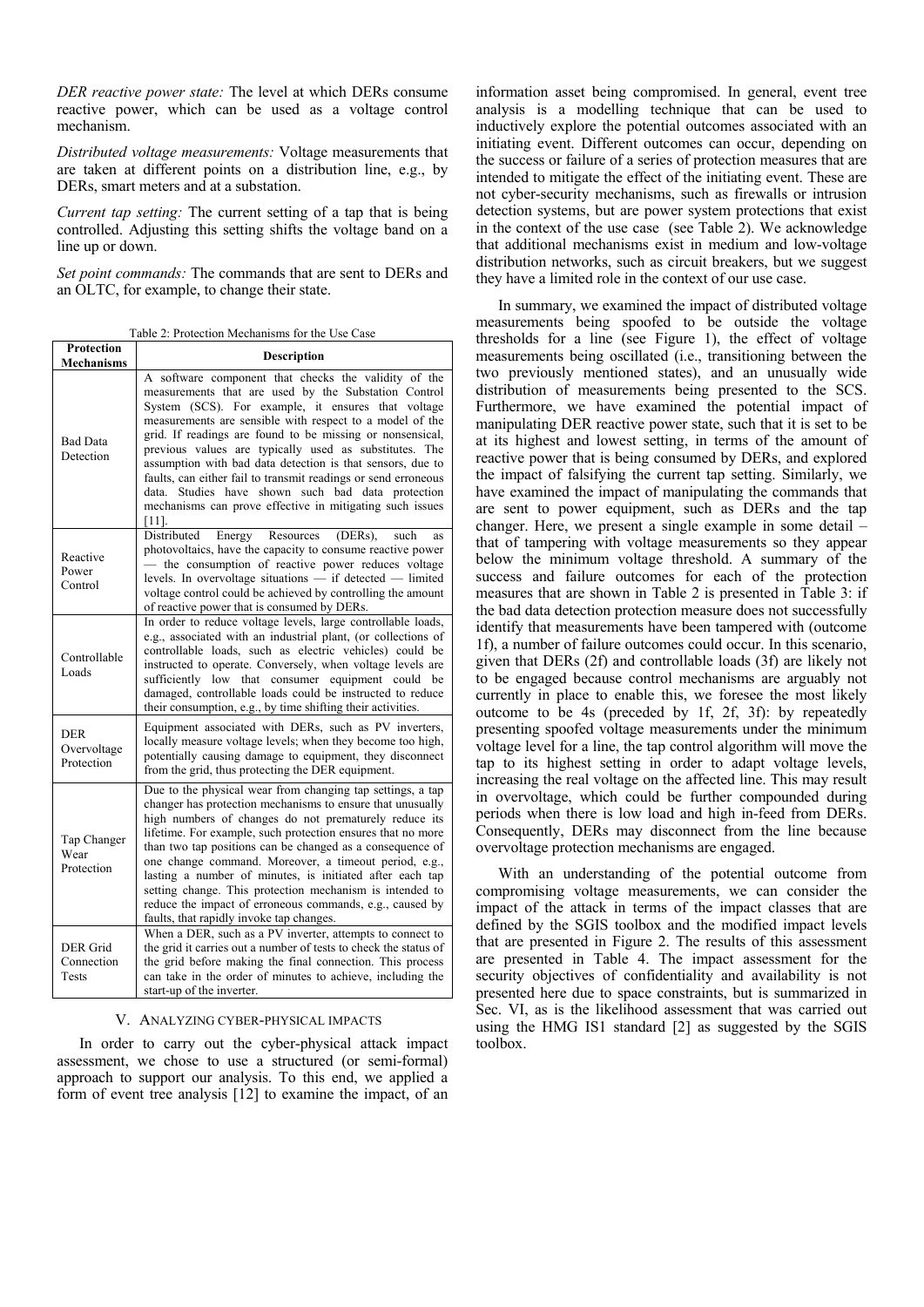Table 3: Summary of the protection mechanisms and success / failure outcomes from the initiating event of spoofing voltage measurements to be too low

| <b>Protection Mechanism</b>                                                                                                                                                                                                                          | <b>Outcomes</b>                                                                                                                                                                                                                                                                                                                                                                                                                                                                                                                         |
|------------------------------------------------------------------------------------------------------------------------------------------------------------------------------------------------------------------------------------------------------|-----------------------------------------------------------------------------------------------------------------------------------------------------------------------------------------------------------------------------------------------------------------------------------------------------------------------------------------------------------------------------------------------------------------------------------------------------------------------------------------------------------------------------------------|
| <b>Bad Data Detection: A software</b><br>component that checks the validity<br>of the measurements that are used<br>by the SCS. For example, voltage<br>measurements are sensible given<br>the physical nature of the grid.                          | The<br>bad<br>data<br>detection<br>(1s)<br>component successfully identifies that<br>measurements have been<br>spoofed.<br>Consequently, previous known-good<br>measurements are used, for example,<br>as input to the SCS<br>(1f)<br>The bad data<br>protection<br>component fails to detect that voltage<br>measurements have been tampered<br>with. Subsequently, the tap setting is<br>set to its highest value, potentially<br>causing high voltages that are unsafe.<br>This situation could be compounded<br>by high DER in-feed |
| Reactive Power Control: Based on<br>measurements that represent the<br>real voltage levels on the targeted<br>line, e.g., that have been measured<br>locally, the reactive power settings<br>of DERs are changed so that more                        | (2s)<br>Sufficient reactive<br>power is<br>consumed such that voltage levels are<br>reduced to safe levels on a line                                                                                                                                                                                                                                                                                                                                                                                                                    |
| reactive power is consumed, thus<br>reducing the actual voltage on a<br>line. Voltage levels cannot be<br>changed significantly using this<br>measure.                                                                                               | (2f) Real voltage levels on the line are<br>still too high, despite the consumption<br>of reactive power by DERs                                                                                                                                                                                                                                                                                                                                                                                                                        |
| Controllable Loads: In order to<br>reduce actual voltage levels on the<br>line, large controllable loads, e.g.,<br>loads associated with an industrial<br>plant (or collections of controllable<br>loads, such as electric vehicles) are             | (3s)<br>Sufficient<br>quantities<br>of<br>controllable loads can be started and<br>the overall real voltage level on the<br>line is reduced                                                                                                                                                                                                                                                                                                                                                                                             |
| instructed to operate. This<br>protection mechanism could learn<br>of actual voltage levels (that are<br>problematic), based on local<br>measures or being instructed<br>remotely.                                                                   | (3f) Insufficient controllable loads can<br>be initiated, resulting in actual voltage<br>levels on the targeted line remaining<br>unsafely high                                                                                                                                                                                                                                                                                                                                                                                         |
| DER Overvoltage Protection:<br>DERs, such as PV inverters, locally<br>measure the actual voltage on the<br>line, when voltage levels become<br>too high, in such a way that there<br>could be damage to equipment,<br>they disconnect from the grid. | (4s) Overvoltage protection functions<br>correctly and DERs are protected and<br>disconnected from the line<br>(4f)<br>Overvoltage<br>protection<br>mechanisms do not work, resulting in<br>damage to DER equipment                                                                                                                                                                                                                                                                                                                     |

Table 4: Impacts associated with voltage measures that have been tampered with to appear lower than in reality

| Impact                        | <b>Justification</b>                                    | Impact |
|-------------------------------|---------------------------------------------------------|--------|
| Category                      |                                                         | Level  |
| <b>Energy Supply</b>          | 75 kW loss                                              | High   |
| Population                    | 95 people                                               | Low    |
| <b>Infrastructures</b>        | No complimentary infrastructures affected               | Low    |
| Data protection               | No personal or sensitive data involved                  | Low    |
| Other laws and<br>regulations | Warnings                                                | Low    |
| Human                         | No/minor injuries                                       | Low    |
| Reputation                    | Temporary loss of trust by $\leq 10\%$ of<br>population | Low    |

| Financial | The following financial costs could be     | Low |
|-----------|--------------------------------------------|-----|
|           | incurred:                                  |     |
|           | 1) Compensate prosumers for potential in-  |     |
|           | feed not consumed                          |     |
|           | 2) Purchasing of active power to           |     |
|           | compensate shortfall                       |     |
|           | 3) Reduction in grid efficiency because of |     |
|           | over use of reactive power                 |     |
|           | 4) Compensating controllable load users    |     |
|           | 5) Remedy costs (e.g., engineer's time /   |     |
|           | installing new equipment)                  |     |

# VI. ASSESSMENT KEY FINDINGS

The SGIS toolbox suggests that a Security Level should be determined for each information asset and security objective based on Risk Impact level and threat likelihood. These are shown in Table 5, Table **6** and Table **7**. It can be seen from this analysis there are number of information assets that have a Highly Critical Security Level.

For the confidentiality security objective, the smart meter consumption measurements are highly critical, largely because of the potentially high impact to the DSO if disclosed; our analysis suggests that a compromise of confidentiality could result in a significant number of customers being affected with consequent financial implications.

| <b>Information Asset</b> | Impact   | Likelihood   | <b>Security Level</b> |
|--------------------------|----------|--------------|-----------------------|
|                          | Level    |              |                       |
| DER reactive             | Low(1)   | Severe (5)   | High $(6)$            |
| power state              |          |              |                       |
| Distributed voltage      | Low(1)   | Severe $(5)$ | High $(6)$            |
| measurements             |          |              |                       |
| Smart meter              | Highly   | Severe $(5)$ | Highly Critical (10)  |
| consumption              | Critical |              |                       |
| measurements             | (5)      |              |                       |
| Current tap setting      | Low(1)   | Severe $(5)$ | High $(6)$            |
| SCS and set point        | Low(1)   | Severe $(5)$ | High $(6)$            |
| algorithm                |          |              |                       |
| Tap setting              | Low(1)   | Severe $(5)$ | High $(6)$            |
| command                  |          |              |                       |
| DER reactive             | Low(1)   | Severe $(5)$ | High $(6)$            |
| power set point          |          |              |                       |
| command                  |          |              |                       |
| DER state                | Low(1)   | Severe $(5)$ | High $(6)$            |
| command (i.e., on        |          |              |                       |
| or off)                  |          |              |                       |

Table 5: Security levels for the *confidentiality* security objective

With respect to the integrity security objective, a number of information assets have a Highly Critical Security Level – these largely relate to the fact that a number of information assets could result in inappropriate commands being sent to an OLTC and DERs, causing under- or overvoltage situations and DERs to disconnect. In addition, if an attacker is able to compromise the integrity of the messages that are sent to DERs to switch them on or off, a high impact for the DSO could be incurred. At this stage of our analysis, it is unclear whether such an attack could result in grid instability, and is an issue for further investigation.

| Table 6: Security levels for the <i>integrity</i> security objective |  |  |
|----------------------------------------------------------------------|--|--|
|                                                                      |  |  |

| <b>Information Asset</b> | Impact<br>Level | Likelihood   | <b>Security</b><br>Level |
|--------------------------|-----------------|--------------|--------------------------|
| DER reactive power state | Low(1)          | Severe $(5)$ | High $(6)$               |
| Distributed voltage      | Critical (4)    | Severe $(5)$ | Highly                   |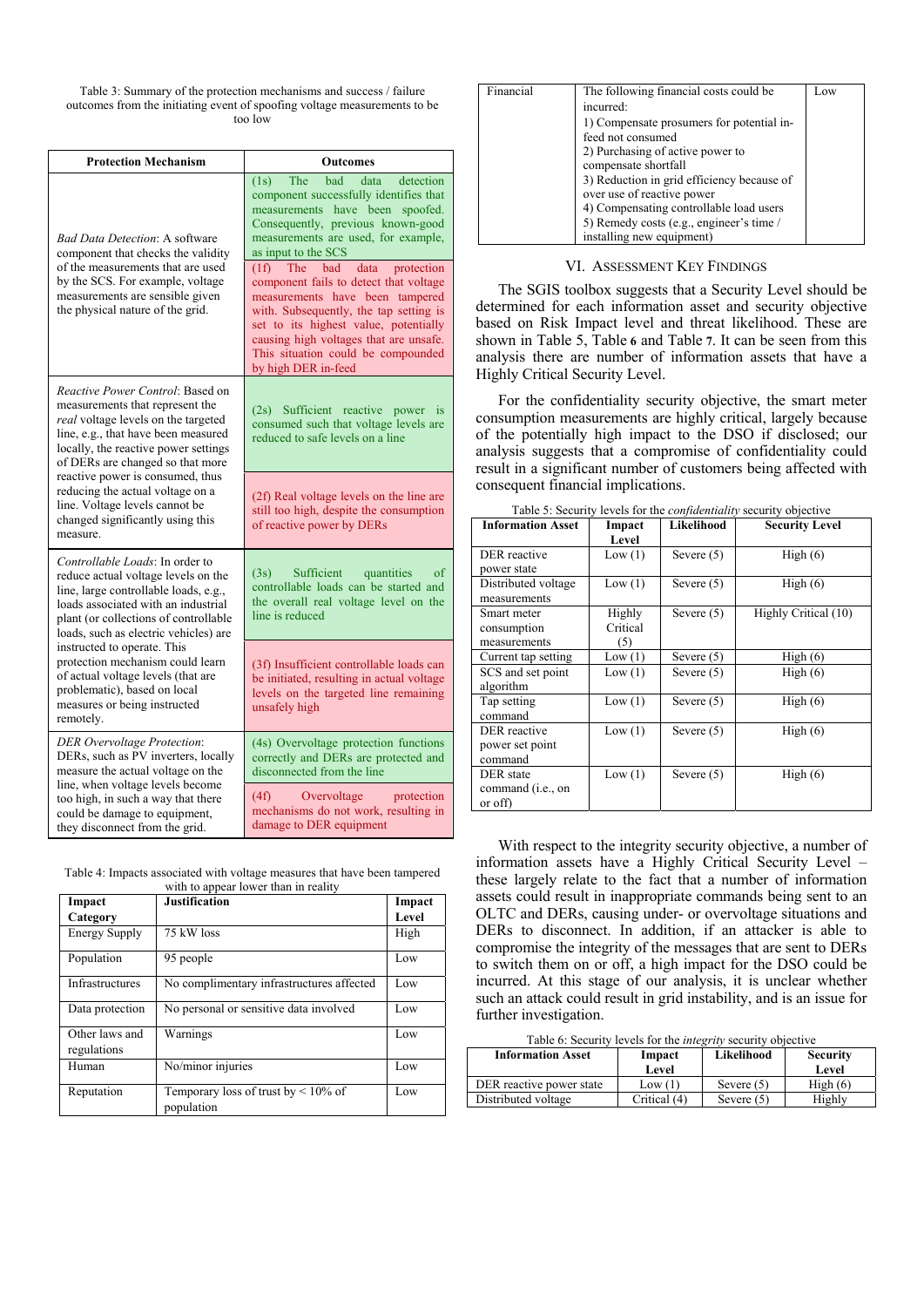| measurements                                    |              |              | Critical (9)           |
|-------------------------------------------------|--------------|--------------|------------------------|
| Smart meter consumption<br>measurements         | Low(1)       | Severe $(5)$ | High $(6)$             |
| Current tap setting                             | Critical (4) | Severe $(5)$ | Highly<br>Critical (9) |
| SCS and set point<br>algorithm                  | Critical (4) | Severe $(5)$ | Highly<br>Critical (9) |
| Tap setting command                             | Critical (4) | Severe $(5)$ | Highly<br>Critical (9) |
| DER reactive power set<br>point command         | Low(1)       | Severe $(5)$ | High $(6)$             |
| DER state command ( <i>i.e.</i> ,<br>on or off) | Critical (4) | Severe $(5)$ | Highly<br>Critical (9) |

In general, the Security Levels associated with the availability security objective are somewhat lower than for integrity. The exceptions to this rule are the "SCS and set point algorithm" and the "Tap setting command". For both of these information assets, if the grid is in a nominal state, we anticipate minimal impact. However, if an under- or overvoltage situation occurs, the lack of availability of these information assets (and their capacity to control such situations), could lead to a significant impact for the DSO. This point highlights how the incorporation of ICT components to manage potentially critical grid functions that are required in non-nominal states should be realized with care.

| Table 7: Security levels for the <i>availability</i> security objective |              |              |                        |
|-------------------------------------------------------------------------|--------------|--------------|------------------------|
| <b>Information Asset</b>                                                | Impact       | Likelihood   | <b>Security</b>        |
|                                                                         | Level        |              | Level                  |
| DER reactive power state                                                | Low $(1)$    | Severe $(5)$ | High $(6)$             |
| Distributed voltage<br>measurements                                     | Low(1)       | Severe $(5)$ | High $(6)$             |
| Smart meter consumption<br>measurements                                 | Low(1)       | Severe $(5)$ | High $(6)$             |
| Current tap setting                                                     | Low(1)       | Severe $(5)$ | High $(6)$             |
| SCS and set point algorithm                                             | Critical (4) | Severe $(5)$ | Highly<br>Critical (9) |
| Tap setting command                                                     | Critical (4) | Severe $(5)$ | Highly<br>Critical (9) |
| DER reactive power set<br>point command                                 | Low(1)       | Severe $(5)$ | High $(6)$             |
| DER state command ( <i>i.e.</i> , on<br>or off)                         | Low(1)       | Severe $(5)$ | High(6)                |

 With an understanding of the Security Levels associated with the information assets of the use case that is under consideration, suitable countermeasures should be selected. Again, this is an aspect of the SGIS toolbox in which limited and unclear guidance is given (see Section 7 of Annex B in [5]). To the best of our knowledge, the Security Level defines whether classes of security measure should be mandatory (or otherwise) and at what level of maturity measures should be realised. These security measures are selected from a table in Annex A of [5], and appear in a number of categories such as access control, awareness and training, audit and accountability, and incident response. Depending on the Security Level, measures are either classed as being subject to "stakeholder decision" or are "recommended". The Security Level for all of the information assets in our use case is either High or Highly Critical. Consequently, it is recommended that all of the security measures that are defined should be implemented. The countermeasures table references security requirements and example technologies in NISTIR 7628 [7].

The maturity of the measures that are implemented should depend on the identified Security Level; however, there is little guidance from the SGIS toolbox on how this should be done.

| <b>HIGHLY CRITICAL</b> | >5 MW                | more than 50% population<br>of supply area affected<br>(>10.000 customers)          | critical infrastructures<br>beyond supply area<br>affected  | not defined                                                    | collateral disruptions<br>company closure or | fatal injuries                    | permanent loss of trust by<br>>50% of the population<br>supplied                                       | $>50\%$ EBITDA*            |  |
|------------------------|----------------------|-------------------------------------------------------------------------------------|-------------------------------------------------------------|----------------------------------------------------------------|----------------------------------------------|-----------------------------------|--------------------------------------------------------------------------------------------------------|----------------------------|--|
| CRITICAL               | 500 kW - 5 MW        | rom 25% to 50% population<br>[5.000 to 10.000 customers]<br>of supply area affected | critical infrastructures in<br>supply area affected         | not defined                                                    | temporary disruption of<br>activities        | serious injuries to >1<br>persons | permanent loss of trust by<br><50% or temporary loss of<br>trust by >50% of the<br>population supplied | $50\%$ EBITDA <sup>*</sup> |  |
| H <sub>0H</sub>        | 50 - 500 kW          | rom 10% to 25% population<br>(2.000 to 5.000 customers)<br>of supply area affected  | essential infrastructures in<br>supply area affected        | unautorized disclosure or<br>modification of sensitive<br>data | fines >10% of EBITDA                         | serious injuries to 1 person      | permanent loss of trust by<br><33% or temporary loss of<br>population supplied<br>trust by <50% of the | $<$ 33% EBITDA*            |  |
| <b>MEDIUM</b>          | 5 - 50 kW            | of supply are a affected (400<br>from 2% to 10% population<br>to 2.000 customers)   | infrastructures in supply<br>complimentary<br>area affected | unautorized disclosure or<br>modification of personal<br>data  | fines <10% of EBITDA                         | minor injuries to >1 persons      | permanent loss of trust by<br><10% or temporary loss of<br>trust by <33% of the<br>population supplied | $<10\%$ EBITDA*            |  |
| <b>NOT</b>             | <5kW                 | supply area affected (<400<br>under 2% population of<br>customers)                  | infrastructures affected<br>no complimentary                | no personal or sensitive<br>data involved                      | warnings                                     | minor injuries to 1 person        | temporary loss of trust by<br><10% of the population<br>supplied                                       | $<1\%$ EBITDA*             |  |
|                        | Energy supply (Watt) | Population                                                                          | <b>Infrastructures</b>                                      | Data protection                                                | Other laws & regulations                     | HUMAN                             | REPUTATION                                                                                             | FINANCIAL                  |  |
|                        |                      | OPERATIONAL (availability)                                                          |                                                             |                                                                | <b>LEGAL</b>                                 |                                   |                                                                                                        |                            |  |

Figure 2: Adjusted SGIS impact table for the DSO under consideration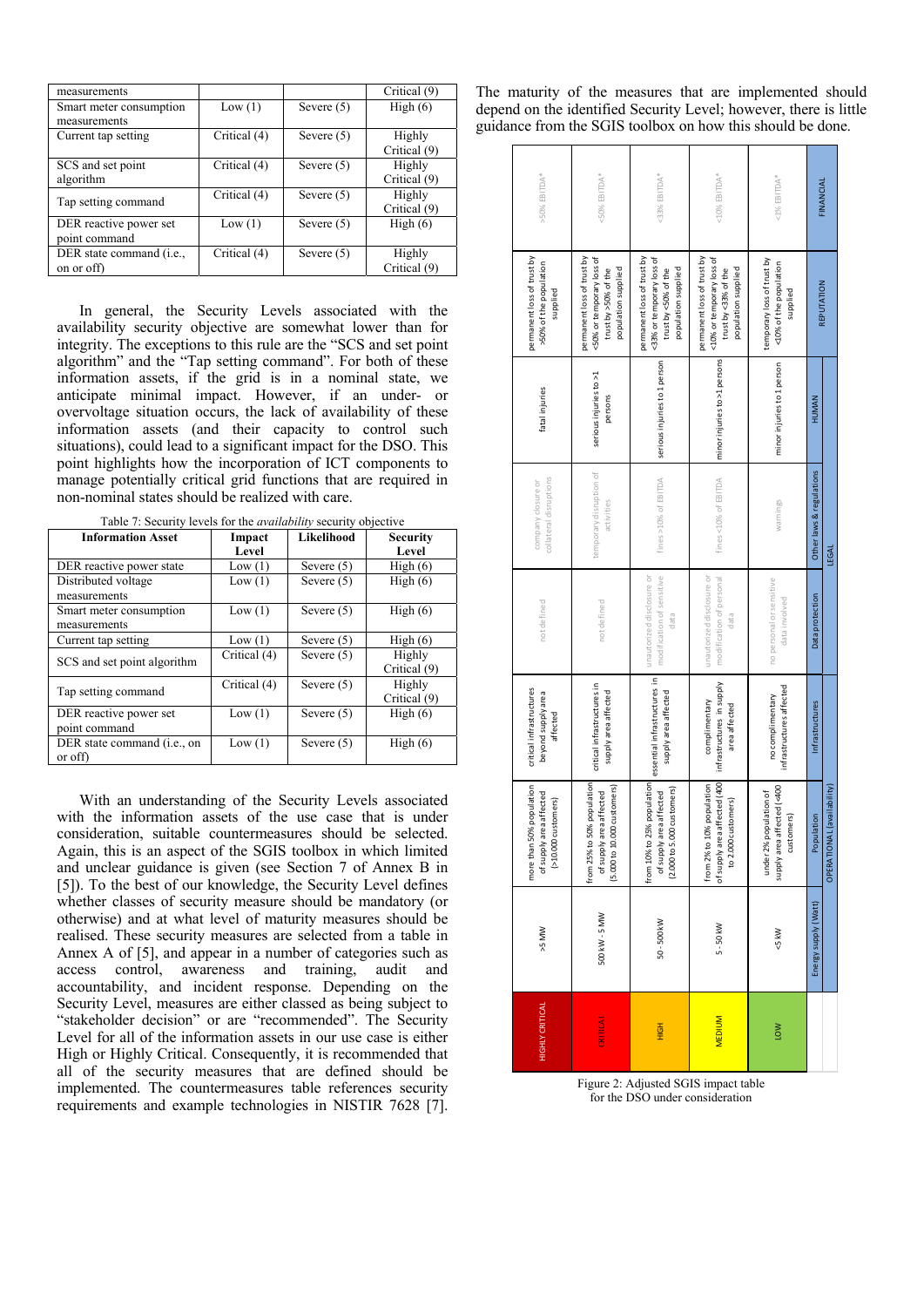# VII. SGIS TOOLBOX REFLECTIONS

The SGIS toolbox has been used on a number of occasions and has been subjected to a critique and recommendations for improvement (see Section 11 and Annex C of [5]). These include criticisms regarding the presentation of the overall methodology, which we agree with. Here, we present a brief summary of our reflections on using the toolbox, which may affirm previously identified issues.

*1) Evaluating inherent risk:* The SGIS methodology evaluates inherent risk, i.e., it considers assets without any security measures in place. While this approach is useful to express the importance and significance of assets in general, and performs an important role, it goes only part of the way towards an overall risk assessment evaluating the effect of existing controls on the risk. This position is particularly problematic given that the smart grid, for the most part, is an evolving infrastructure that includes legacy systems – considering a clean slate approach to risk assessment is challenging.

*2) Future smart grid topologies:* The SGIS toolbox is understandably dedicated to traditional grids, and their topology and hierarchy. It is not well-suited to the new topologies that are proposed in smart grids, such as microgrids, distributed generation, etc. It does not offer support for a hierarchal approach in dealing with smart grids, which is required when dealing with smart grids as a collection of distributed microgrids. Furthermore, the thresholds set in the impact assessment of the toolbox are not applicable to the localised nature of individual microgrids, which makes it difficult to assess local risk. Similarly, in our study, we had to adjust the impact levels to the DSO infrastructure under consideration. The tool itself is not domain-specific; it requires supporting tools to deal with localised and domain-specific impact analysis, which are not provided for.

*3) Limitations of HMG IS1 for likelihood assessment:* The HMG IS1 standard used by SGIS toolbox is a method for business information technology (IT) and does not reflect the specifics of critical infrastructure. It also seems to be more focused on information channels that are present by design, and less so on possibilities through vulnerabilities. For example, when considering network-based attacks, (almost) every threat source might use the Internet, which therefore automatically makes them the threat actor too. It is focused on persons, clearances and access rights, and has no capabilities for technical analysis of system. Since clearance levels are not significant in the smart grid domain, it is not strictly relevant to the security of critical infrastructure. Similarly, it fails to consider technical security measures.

*4) Information loss throughout the process:* To implement the SGIS methodology, an assessor has to gather a great deal of information about the use case they are considering, and perform a detailed impact and threat analysis. Having collected all of these important details, the result of the assessment is a Security Level, which indicates the amount of power loss associated with a risk (i.e., an impact and threat pair associated with an information asset). This Security Level is then used as a basis for identifying the security measures that should be implemented by an organization. This loss of information from the detailed analysis through to the very coarse grain Security Level makes it challenging to relate implemented security measures back to the particular threat they are addressing, and therefore challenging for someone to analyse the security improvement that has been introduced.

*5) The challenges of identifying assets:* The SGIS toolbox provides limited guidance on how information assets should be identified based on a use case description. There is the potential for a very large number of information assets to exist for a given use case, many of which could have limited relevance for a risk assessment. Furthermore, it is not clear what precisely an information asset should be – for example, whether an information asset is a system, data item (in transit or at rest), or a functional component. In our assessment, we primarily chose to focus on information assets that sit at the border of the cyber and physical domain, i.e., those that can directly influence power systems, such as tap changers and DERs. When attempting to understand the impact of a cyberattack on the power system, it may be more appropriate to initially determine the important power equipment assets, and then identify the information assets (and how they can be compromised) as a secondary activity.

*6) A lack of tools support for assessment:* Analysing the cyber-physical impact of attacks to a smart grid is a complex task – in our example, we attempted to use event-tree analysis to support this analysis. It is both challenging to assess the power loss and potential safety implications of a cyber-attack. Additionally, analysing emerging multi-stage attacks, such Advanced Persistent Threats (APTs), is challenging. The SGIS toolbox does not provide any specific tools support for these forms of analysis, and provides no recommendations about suitable modelling approaches that can be used. This situation results in experts having to infer the impact and likelihood of attacks to the smart grid, which is a process that is known to be problematic. The SPARKS project will aim to address this shortcoming with tools and guidance about appropriate modelling approaches for vulnerability, threat and impact assessment.

## VIII.CONCLUSION AND NEXT STEPS

The results presented in this paper demonstrate the challenges encountered whilst assessing cybersecurity risks to smart grids. In this deliverable, a brief survey of existing risk assessment methodologies and frameworks, and an in-depth analysis of the SGIS toolbox reveal the shortcomings in each of them. The shortcomings of the SGIS toolbox are further demonstrated by performing a risk assessment using a use case of voltage control and power flow optimisation. The exercise also uncovered several lessons to be learnt regarding the SGIS methodologies and the requirements for support tools.

The major outcomes of our assessment indicate that compromising the integrity of information assets that are used